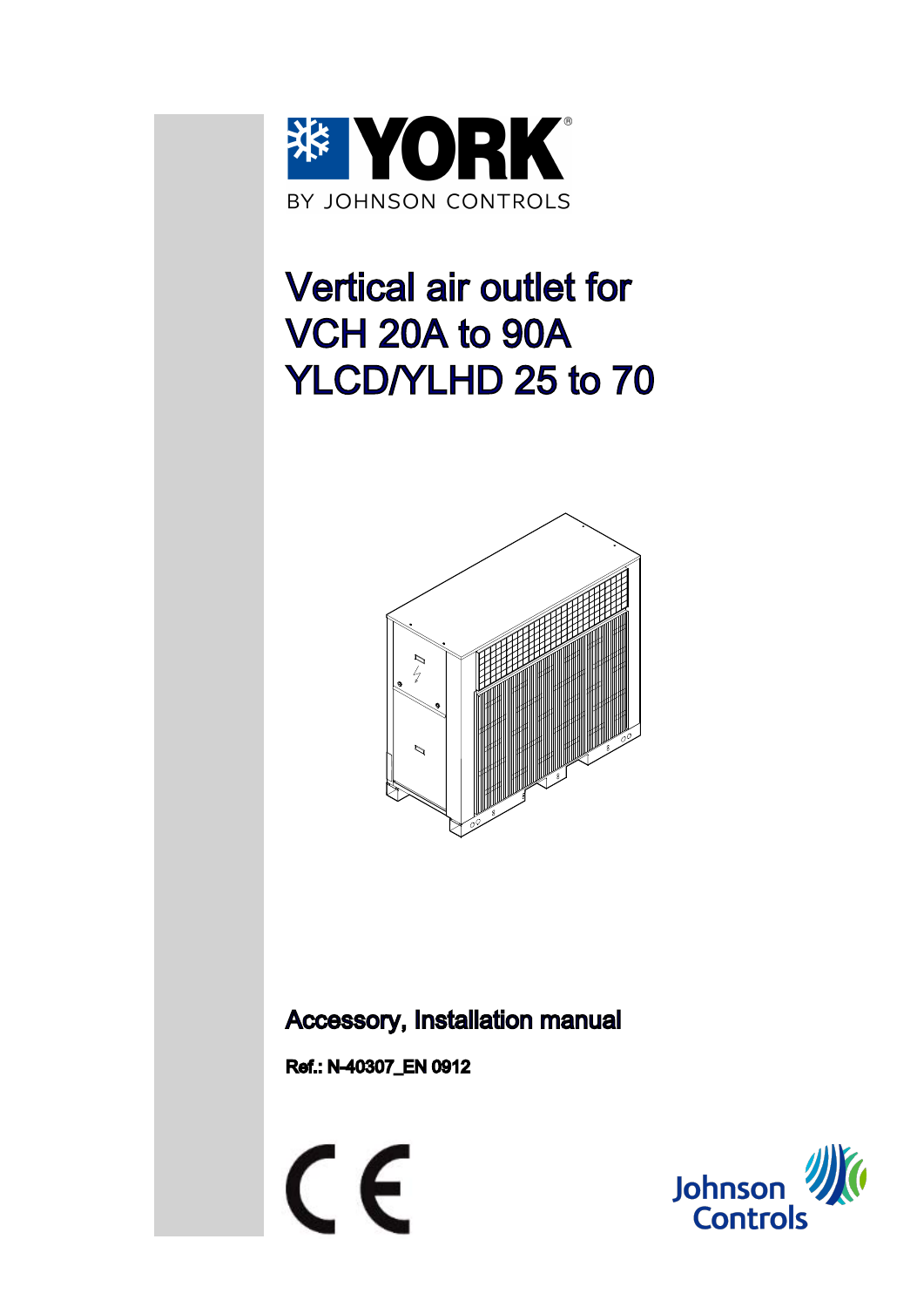# Index

| $1 \quad \blacksquare$ | Vertical air outlet transformation for <sup>n</sup> VCH 20A to 90A <sup>n</sup> YLCD/YLHD 25 to 701 |  |
|------------------------|-----------------------------------------------------------------------------------------------------|--|
|                        |                                                                                                     |  |
|                        |                                                                                                     |  |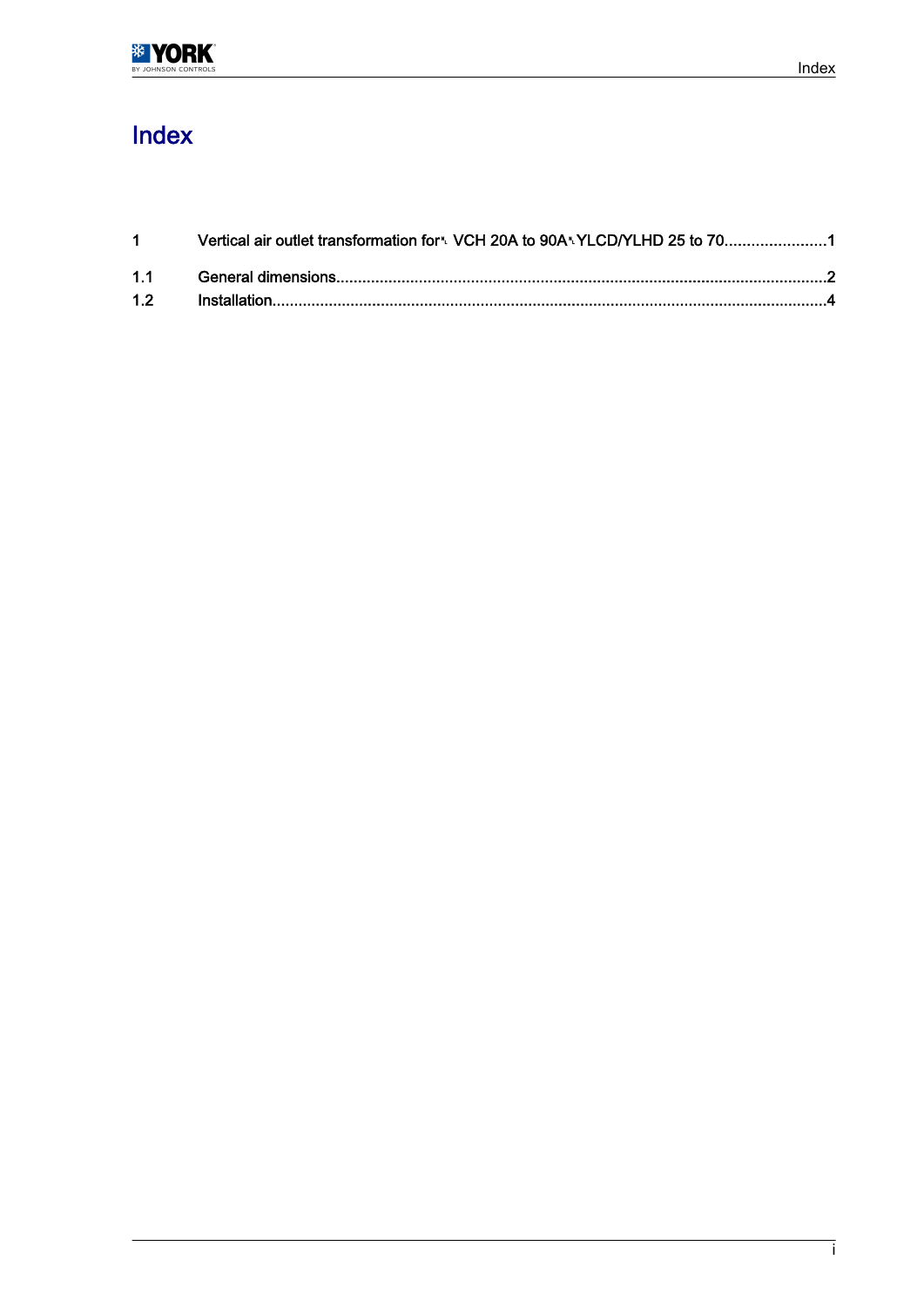1

<span id="page-2-0"></span>Vertical air outlet transformation for VCH 20A to 90A YLCD/YLHD 25 to 70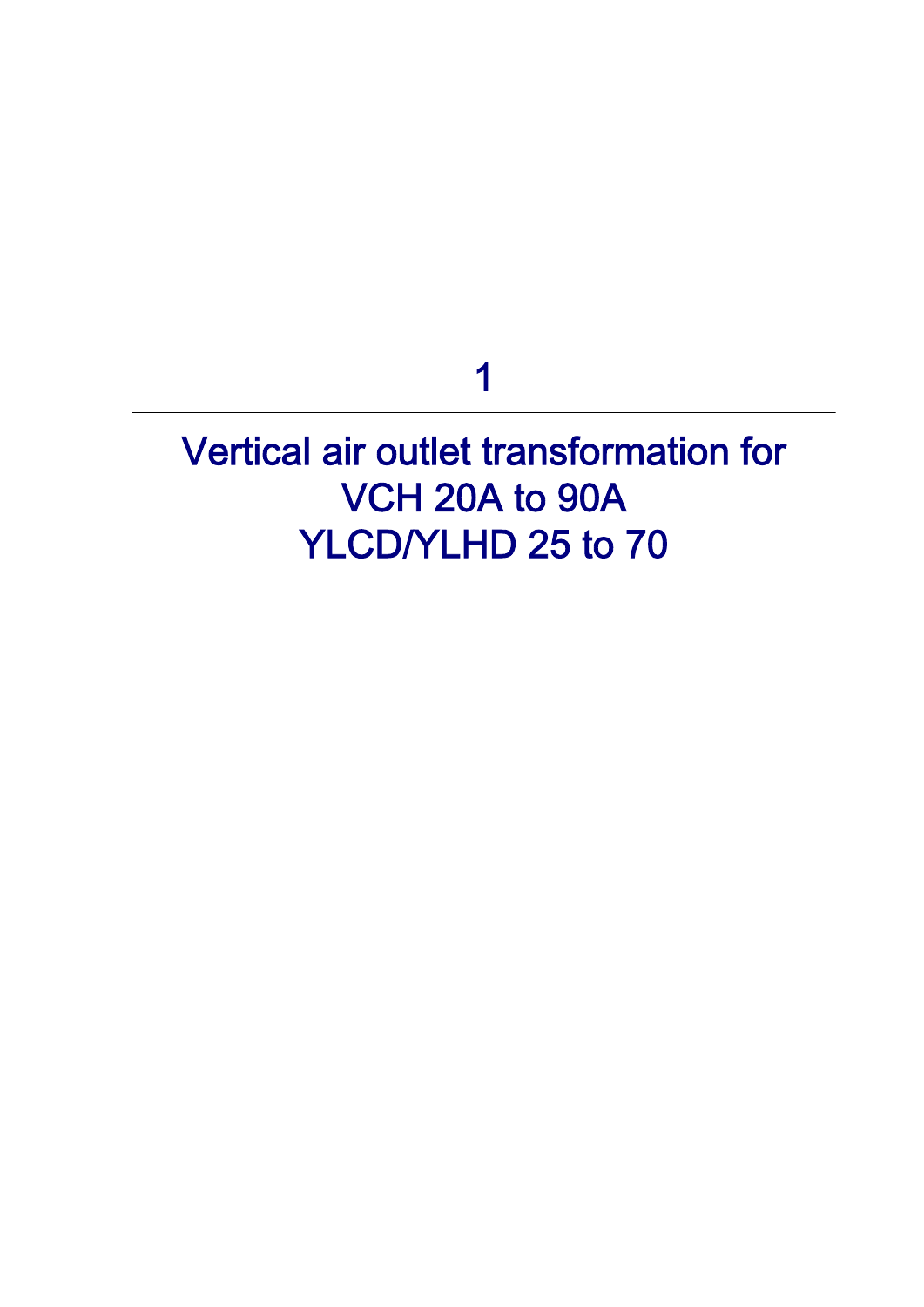

<span id="page-3-0"></span>General dimensions

# 1.1 General dimensions

#### Model VCH 20A, 25A, 30A and 40A YLCD/YLHD 25



| Model                                  |     |      |     |      |     |     |     |     | М   |
|----------------------------------------|-----|------|-----|------|-----|-----|-----|-----|-----|
| VCH 20A and 25A                        | 793 | 1364 | 273 | 1063 | 211 | 342 | 258 | 290 | 151 |
| VCH 30A and 40A<br><b>YLCD/YLHD 25</b> | 781 | 1741 | 328 | 1440 | 310 | 405 | 311 | 341 |     |

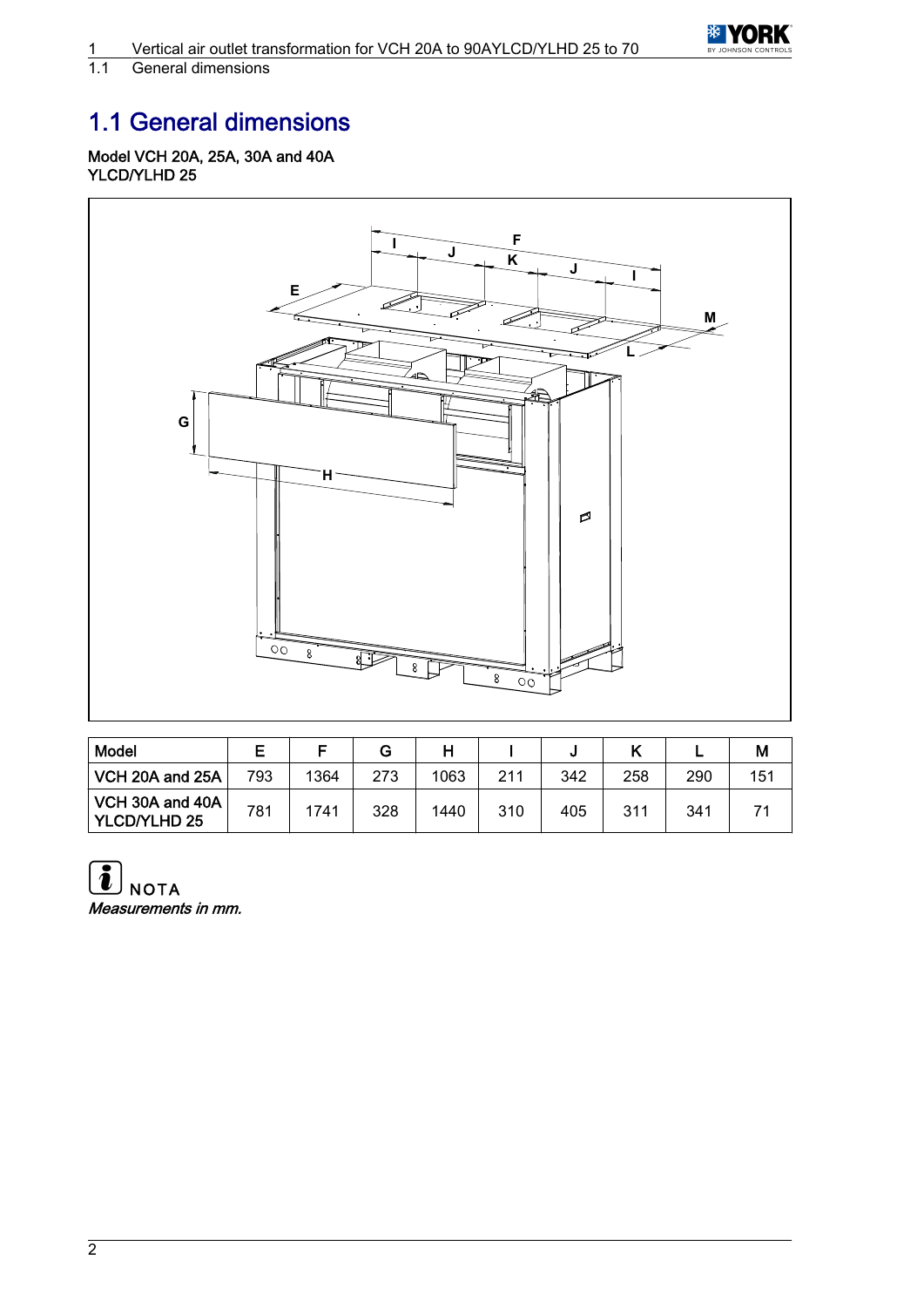

#### Model VCH 45A, 60A, 75A and 90A YLCD/YLHD 40 and 70



| <b>Model</b>                                         |     |      | G   | н    |     |     |     |     | М  | N   |
|------------------------------------------------------|-----|------|-----|------|-----|-----|-----|-----|----|-----|
| VCH 45A and 60A                                      | 781 | 2240 | 394 | 1990 | 281 | 479 | 562 | 439 | 21 | 408 |
| $\sqrt{C}$ VCH 75A and 90A<br>YLCD/YLHD 40<br>and 70 | 898 | 2660 | 394 | 2410 | 45  | 475 | 759 | 500 | 30 | 412 |

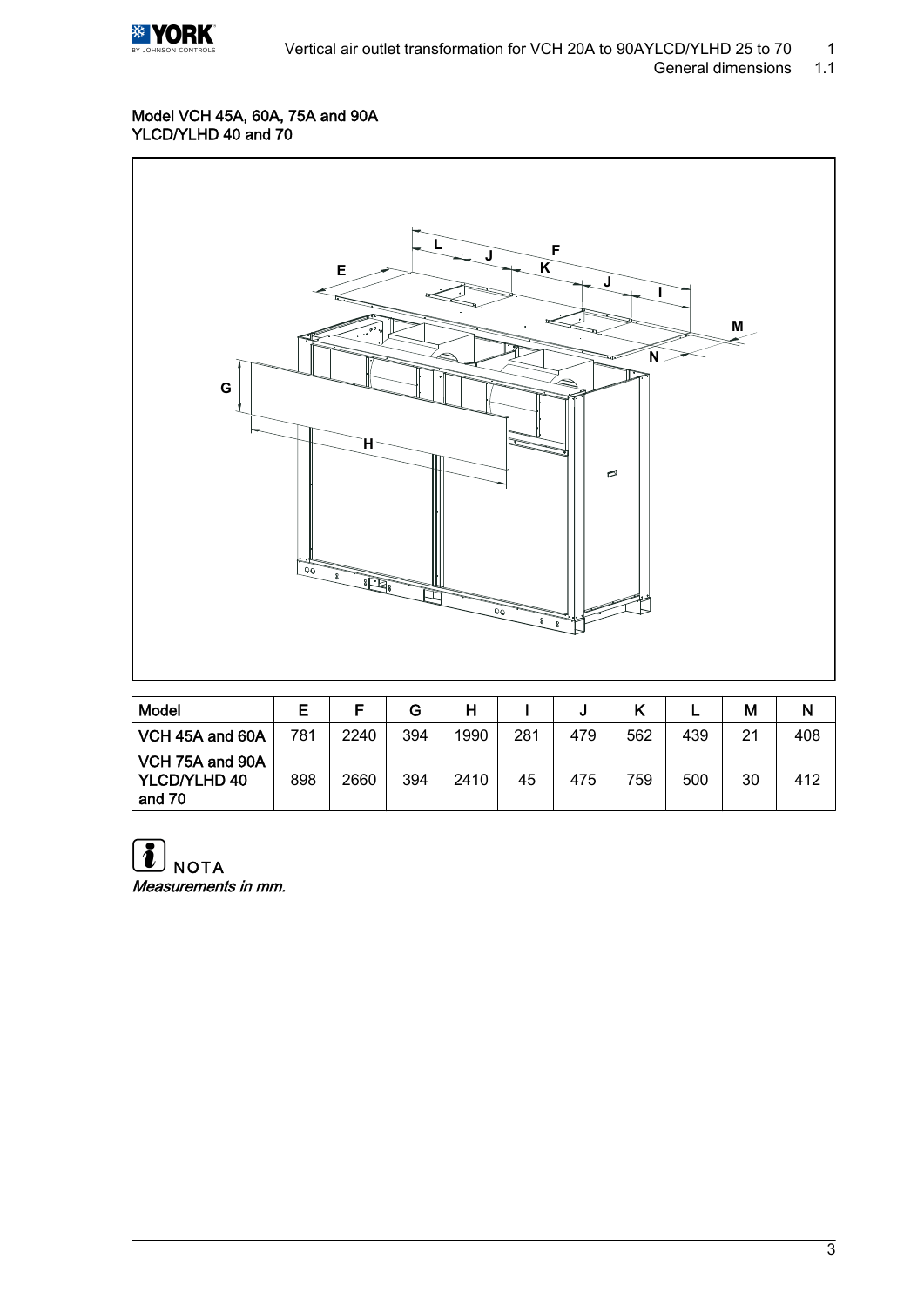

<span id="page-5-0"></span>1.2 Installation

# 1.2 Installation

#### Model VCH 20A, 25A, 30A and 40A YLCD/YLHD 25

This accessory enables the standard horizontal discharge of air to be varied on VCH 20A to 40A exterior units and YLCD/YLHD 25 vertical-outlet water coolers.

The transformation process is outlined as follows:

- 1. Remove and dispose of the top panel ‑1- and the grille ‑2-.
- 2. Remove the fan, fit the standard motor on support "A".



3. Change the motor with its support, fixture rod, support and bolts to position "B" in the diameter 8 holes in the fan at the indicated levels.

Make sure the pulleys are aligned (the centre of the tensor will be around 20 mm from the front of the fan).



4. Attach the fan to the lugs "C" and supports "D" on the top panel -3- before or after fitting it to the unit using the new self-tapping bolts included in the kit.

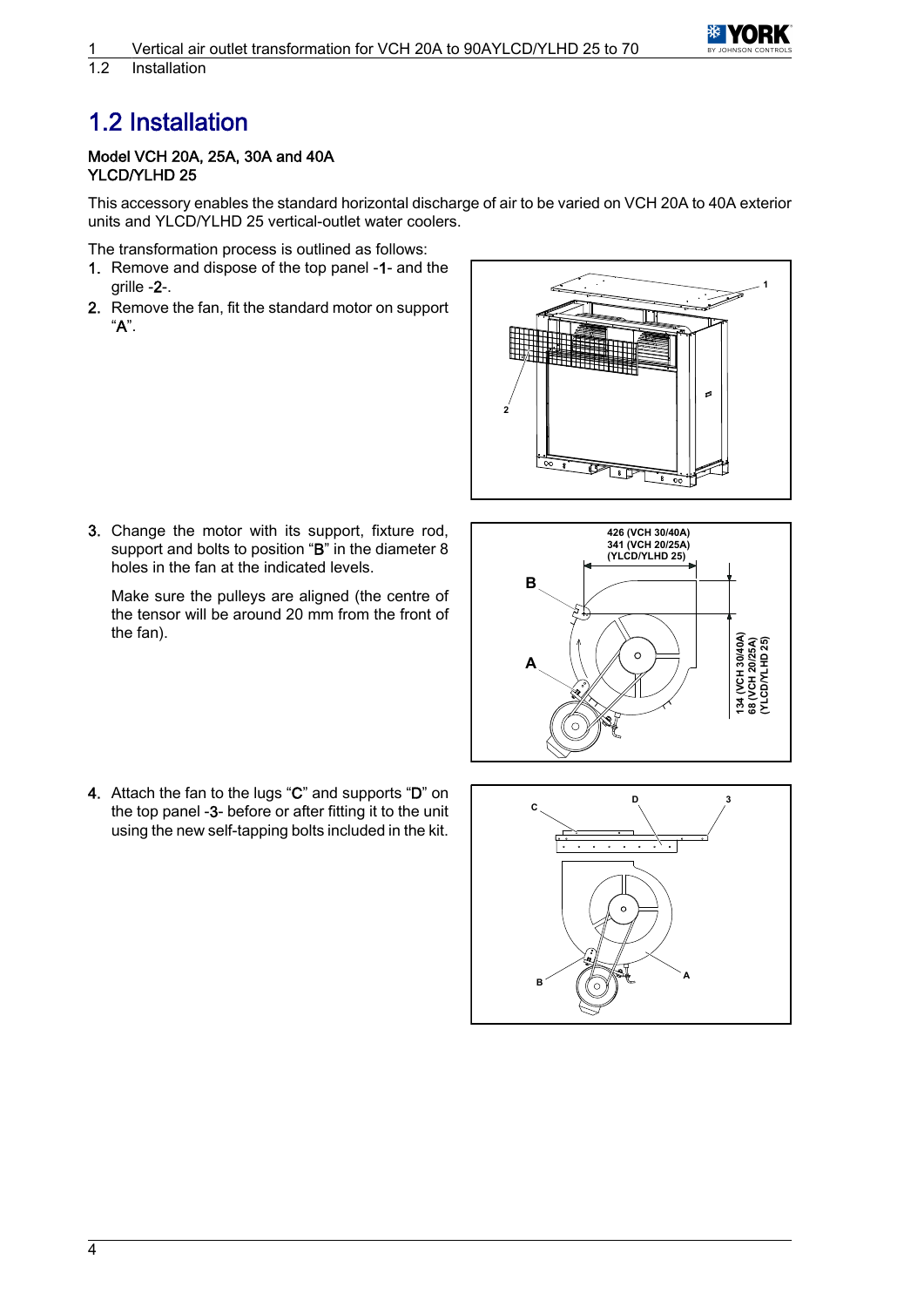

**Installation** 

- 5. Fit the top panel ‑3- and the plenum cover ‑4-.
- 6. If the unit is to operate without ducts, the protection grilles included in the kit must be fitted to the mouths of the fans (self-tapping bolts are provided for installation).

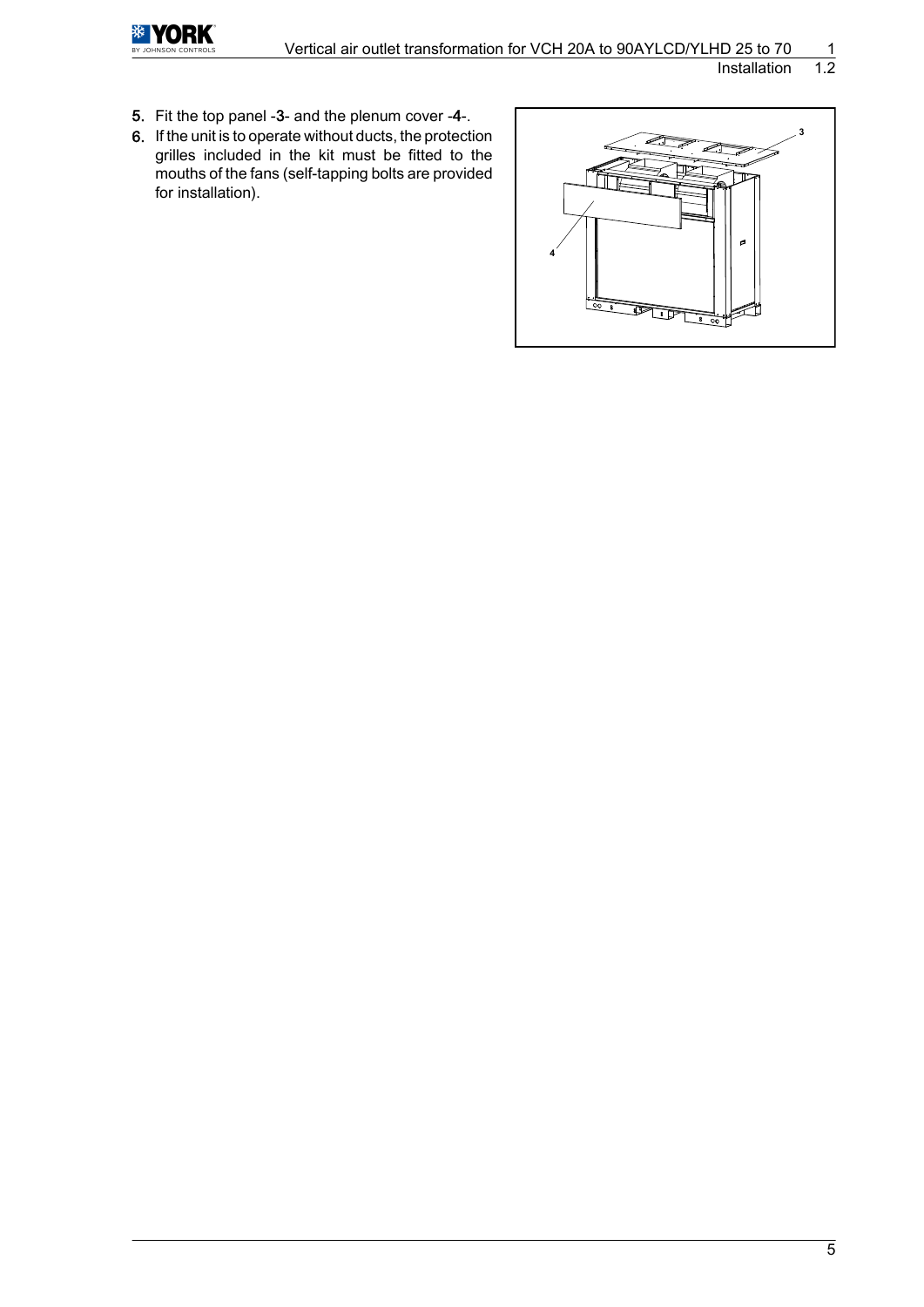

#### 1.2 Installation

#### Model VCH 45A, 60A, 75A and 90A YLCD/YLHD 40 and 70

This accessory enables the standard horizontal discharge of air to be varied on VCH 45A to 90A exterior units and the YLCD/YLHD 40 and 70 vertical-outlet water coolers.

The transformation process is outlined as follows:

- 1. Remove and dispose of the top panel ‑1- and the grille ‑2-.
- 2. Remove the two fans, fit the standard motor on supports "A".



3. Change the motor with its supports, support fixture rods, and nuts to position "B" in the diameter 8 holes in the fans at the indicated levels.

Make sure the pulleys are aligned (the centre of the tensor will be around 20 mm from the front of the fan).



4. Attach the fan to the lugs "C" and supports "D" on the top panel ‑3- before or after fitting it to the unit using the new self-tapping bolts included in the kit.